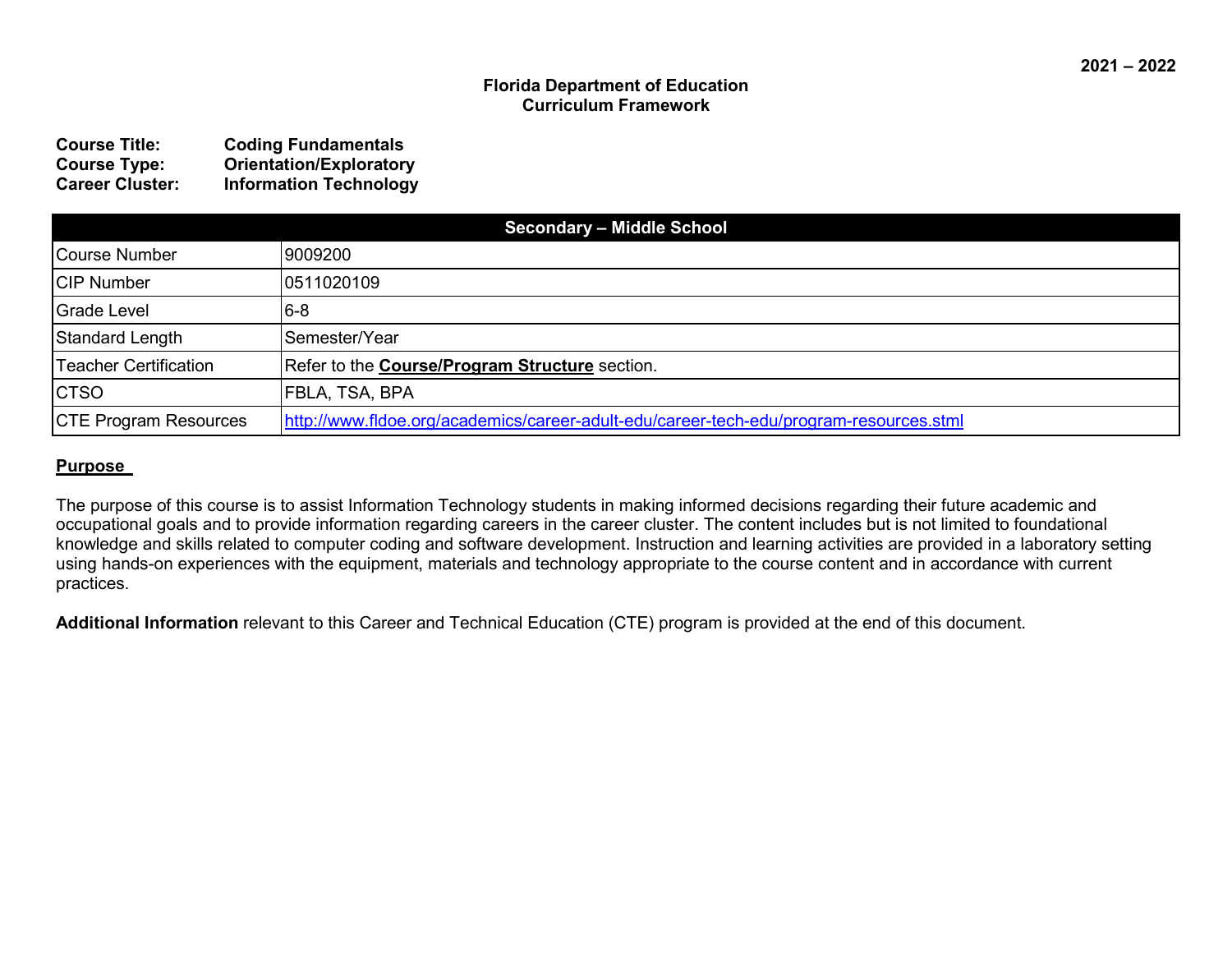# **Course/Program Structure**

To teach the course(s) listed below, instructors must hold at least one of the teacher certifications indicated for that course. The following table illustrates the course structure:

| Course Number | <b>Course Title</b>        | Teacher Certification                                                            | Length        |
|---------------|----------------------------|----------------------------------------------------------------------------------|---------------|
| 9009200       | <b>Coding Fundamentals</b> | BUS ED $1@2$<br>COMPU SCI 6<br><b>INFO TECH 7G</b><br>WEB DEV 7G<br>COMP PROG 7G | Semester/Year |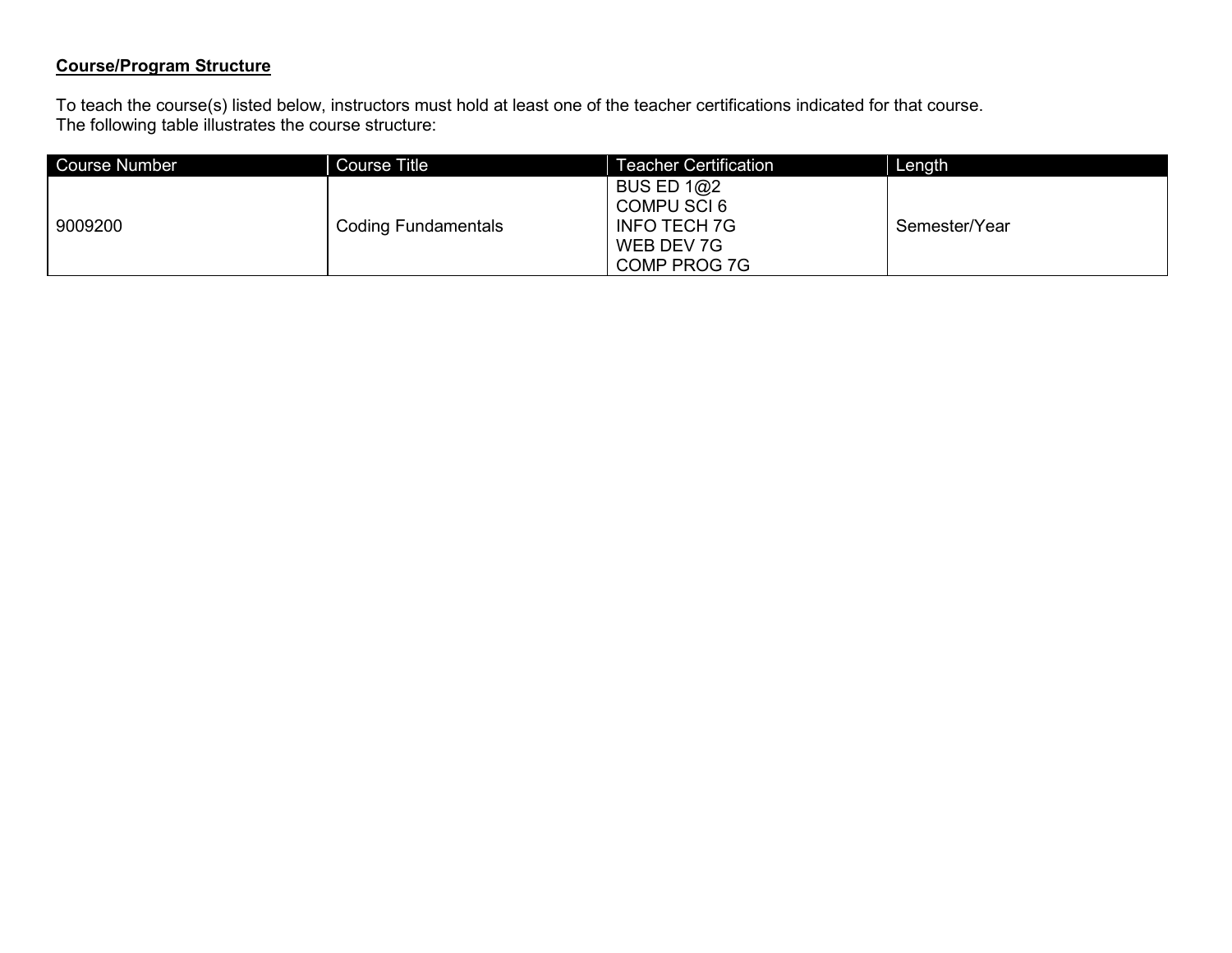## **Standards:**

After successfully completing this course, the student will be able to perform the following:

- 01.0 Demonstrate proficiency using specialized computer coding software.<br>02.0 Develop an awareness of programming languages.
- 02.0 Develop an awareness of programming languages.<br>03.0 Demonstrate proficiency using common software ap
- 03.0 Demonstrate proficiency using common software applications.<br>04.0 Demonstrate knowledge, skill, and application of information sy
- 04.0 Demonstrate knowledge, skill, and application of information systems to accomplish job objectives and enhance workplace performance.<br>05.0 Demonstrate comprehension and communication.
- 05.0 Demonstrate comprehension and communication.<br>06.0 Demonstrate knowledge of different operating system
- 06.0 Demonstrate knowledge of different operating systems.<br>07.0 Demonstrate proficiency in basic programming.
- Demonstrate proficiency in basic programming.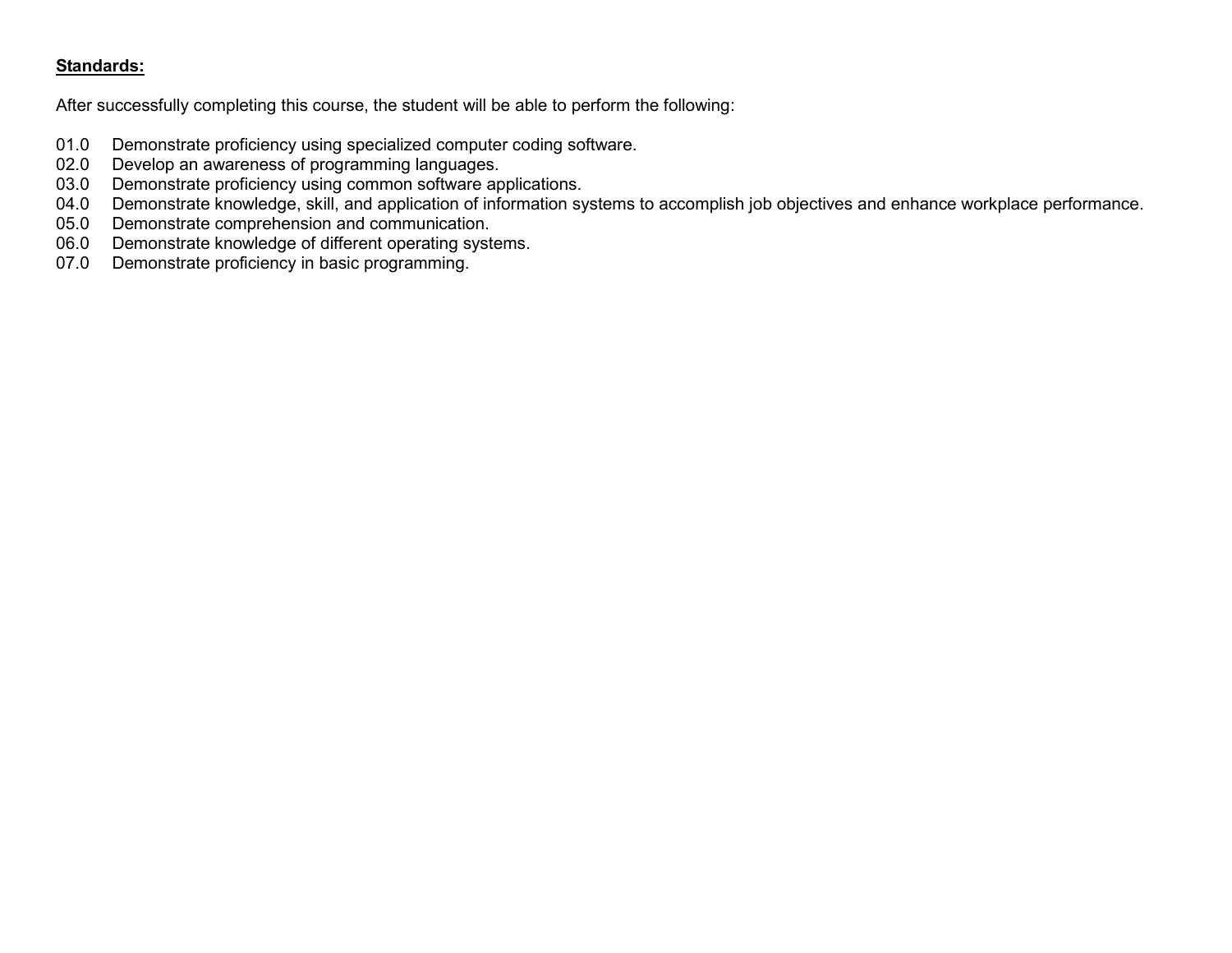#### **Florida Department of Education Student Performance Standards**

**Course Title: Coding Fundamentals Course Number: Course Length: Year**

#### **CTE Standards and Benchmarks**

01.0 Demonstrate proficiency using specialized computer coding software. The student will be able to:

01.01 Use specialized computer coding software to solve problems.

01.02 Demonstrate proficiency using specialized computer software (e.g., Swift, Python).

02.0 Develop an awareness of programming languages. The student will be able to:

02.01 Identify programming language design approaches.

02.02 Explain the components of programming languages.

02.03 Examine connections between elements of mathematics and computer science including binary numbers, logic, sets, and functions.

03.0 Demonstrate proficiency of using common software applications. The student will be able to:

03.01 Compare and contrast the appropriate use of various software applications.

03.02 Demonstrate proficiency in the use of various software applications.

03.03 Explain why different file types exist (e.g., formats for word processing, images, music, and three-dimensional drawings).

03.04 Identify the kinds of content associated with different file types.

04.0 Demonstrate knowledge, skill, and application of information systems to accomplish job objectives and enhance workplace performance. The student will be able to:

04.01 Develop keyboarding skills to enter and manipulate text and data.

04.02 Describe and use current and emerging computer technology and software to perform personal and business related tasks.

04.03 Perform a variety of operations such as sorting, filtering, and searching in a database to organize and display information in a variety of ways such as number formats (e.g., scientific notation, percentages, and exponents) charts, tables and graphs.

05.0 Demonstrate comprehension and communication. The student will be able to:

05.01 Use listening, speaking, telecommunication and nonverbal skills and strategies to communicate effectively.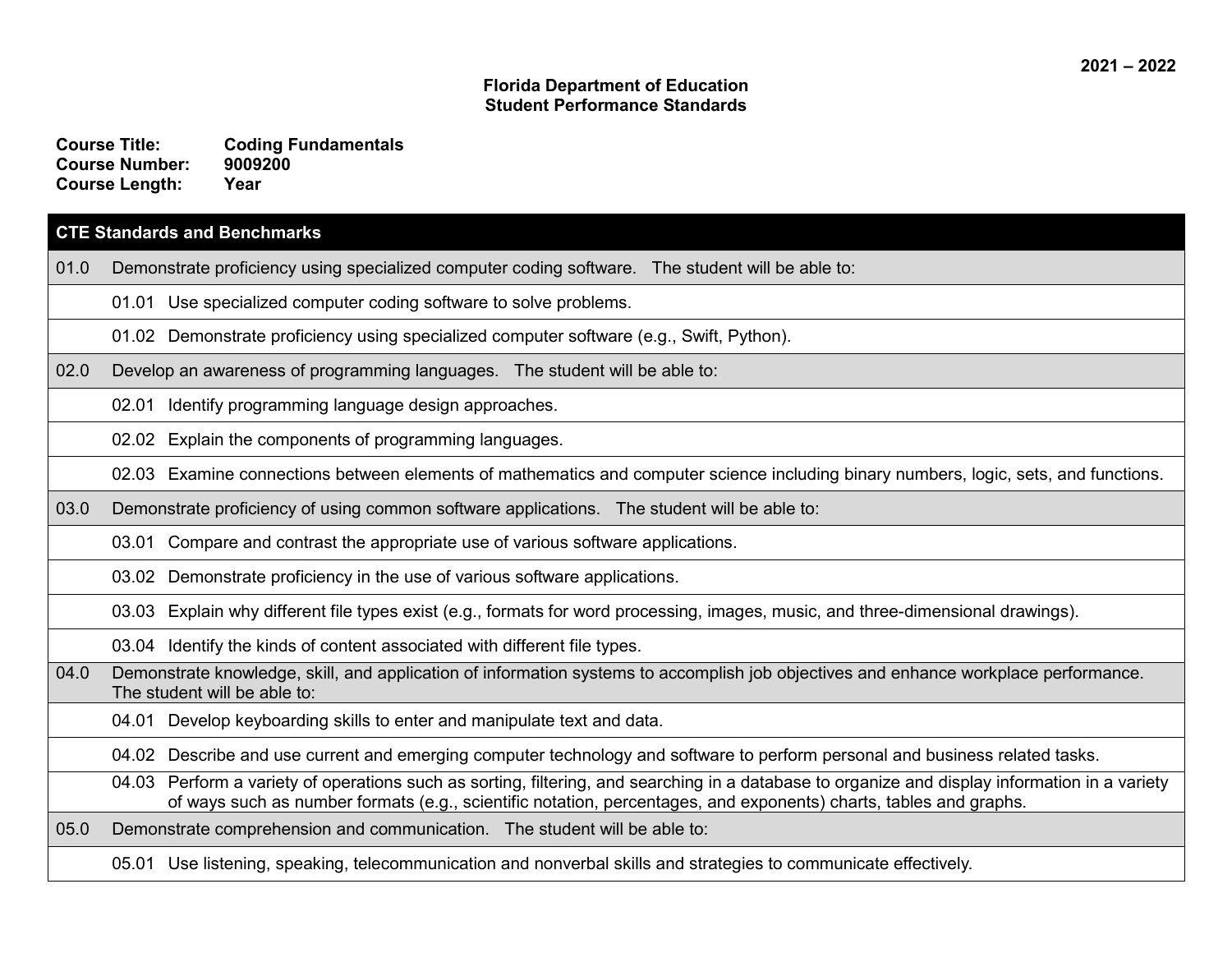|      | <b>CTE Standards and Benchmarks</b>                                                                                                                                                                                                        |  |  |  |
|------|--------------------------------------------------------------------------------------------------------------------------------------------------------------------------------------------------------------------------------------------|--|--|--|
|      | 05.02 Organize ideas and communicate oral and written messages.                                                                                                                                                                            |  |  |  |
|      | 05.03 Collaborate with individuals and teams to complete tasks and solve information technology problems.                                                                                                                                  |  |  |  |
|      | 05.04 Demonstrate an awareness of project management concepts and tools.                                                                                                                                                                   |  |  |  |
|      | 05.05 Demonstrate an ability to communicate appropriately through various online tools.                                                                                                                                                    |  |  |  |
|      | 05.06 Recognize that more than one algorithm can solve a given problem.                                                                                                                                                                    |  |  |  |
|      | 05.07 Create a program that implements an algorithm to achieve a given goal, individually and collaboratively.                                                                                                                             |  |  |  |
| 06.0 | Demonstrate knowledge of different operating systems. The student will be able to:                                                                                                                                                         |  |  |  |
|      | 06.01 Compare and contrast various operating systems used in a computer and mobile devices (i.e., Windows, OS (Apple), UNIX, Android,<br>IOS)                                                                                              |  |  |  |
|      | 06.02 Demonstrate proficiency in using gadgets, icons, and task bars and other pre-loaded operating system programs (e.g., calculator,<br>text editor, clock, volume controls, adding icons and shortcuts to task bar and shortcut menus). |  |  |  |
|      | 06.03 Use iterative development and debugging to explore the problem domain.                                                                                                                                                               |  |  |  |
| 07.0 | Demonstrate proficiency in basic programming. The student will be able to:                                                                                                                                                                 |  |  |  |
|      | 07.01 Describe the structure of a simple program, and explain why sequencing is important.                                                                                                                                                 |  |  |  |
|      | 07.02 Define the term "algorithm," and explain how it relates to problem-solving.                                                                                                                                                          |  |  |  |
|      | 07.03 Describe iterative programming structures (e.g., while, do/while) and how they are used in programming.                                                                                                                              |  |  |  |
|      | 07.04 Describe selection programming structures (e.g., if/then, else) and explain the logic used for if statements.                                                                                                                        |  |  |  |
|      | 07.05 Explain the types and use of variables in programming.                                                                                                                                                                               |  |  |  |
|      | 07.06 Write a simple program in pseudo-code that used structured programming to solve a problem.                                                                                                                                           |  |  |  |
|      | 07.07 Troubleshoot and debug errors in code.                                                                                                                                                                                               |  |  |  |
|      | 07.08 Create, modify, and use a database (e.g., define field formats, adding new records, manipulate data) to analyze data and propose<br>solutions for a task/problem, individually and collaboratively.                                  |  |  |  |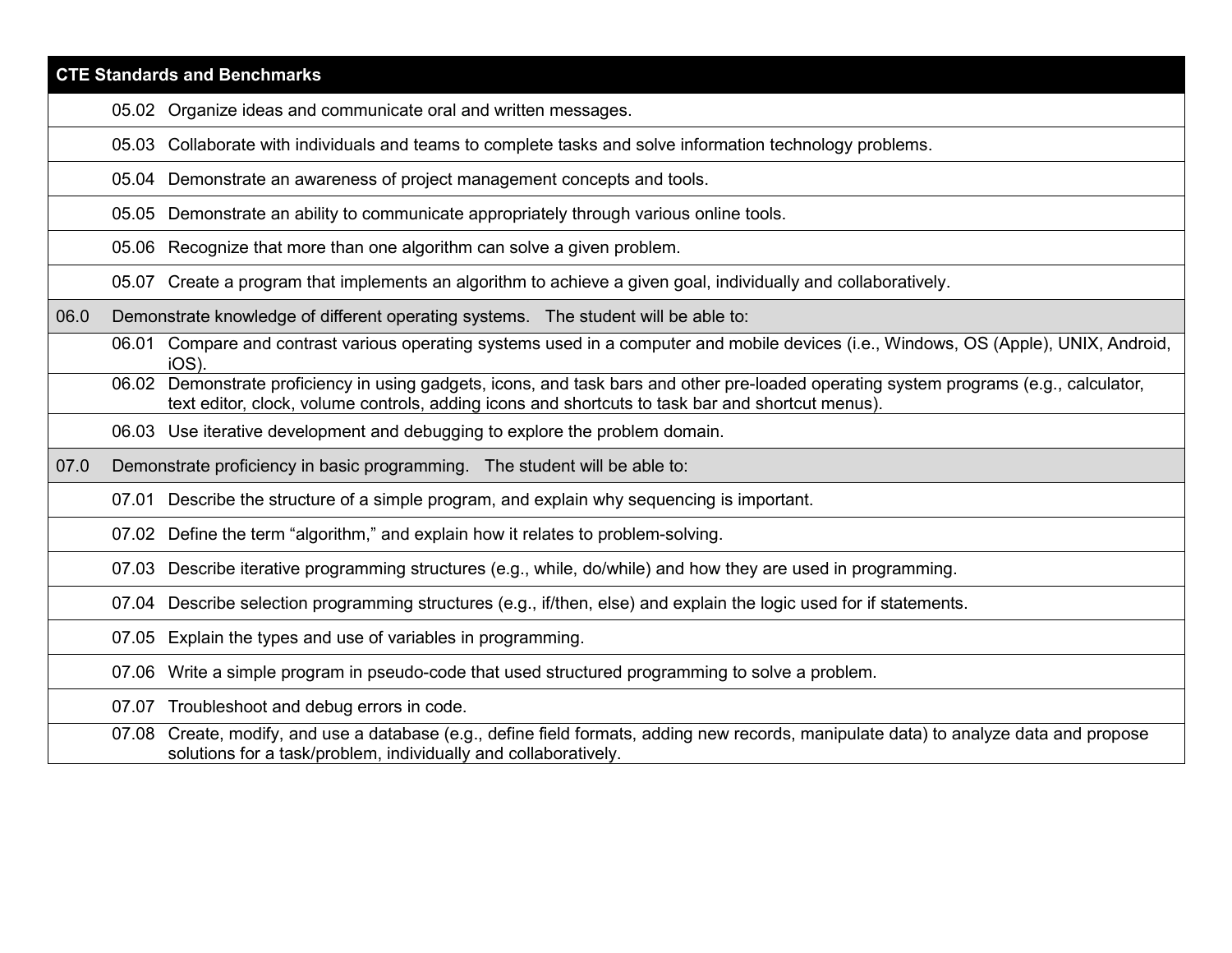## **Additional Information**

#### **Laboratory Activities**

Laboratory investigations that include scientific inquiry, research, measurement, problem solving, emerging technologies, tools and equipment, as well as, experimental, quality, and safety procedures are an integral part of this career and technical program/course. Laboratory investigations benefit all students by developing an understanding of the complexity and ambiguity of empirical work, as well as the skills required to manage, operate, calibrate and troubleshoot equipment/tools used to make observations. Students understand measurement error; and have the skills to aggregate, interpret, and present the resulting data. Equipment and supplies should be provided to enhance hands-on experiences for students.

#### **Florida Standards for English Language Development (ELD)**

English language learners communicate for social and instructional purposes within the school setting. ELD.K12.SI.1.1

#### English Language Development (ELD) Standards Special Notes:

Teachers are required to provide listening, speaking, reading and writing instruction that allows English language learners (ELL) to communicate for social and instructional purposes within the school setting. For the given level of English language proficiency and with visual, graphic, or interactive support, students will interact with grade level words, expressions, sentences and discourse to process or produce language necessary for academic success. The ELD standard should specify a relevant content area concept or topic of study chosen by curriculum developers and teachers which maximizes an ELL's need for communication and social skills. To access an ELL supporting document which delineates performance definitions and descriptors, please click on the following link: [http://www.cpalms.org/uploads/docs/standards/eld/SI.pdf.](http://www.cpalms.org/uploads/docs/standards/eld/SI.pdf) For additional information on the development and implementation of the ELD standards, please contact the Bureau of Student Achievement through Language Acquisition at [sala@fldoe.org.](mailto:sala@fldoe.org)

### **Special Notes**

MyCareerShines is an interactive resource to assist students in identifying their ideal career and to enhance preparation for employment. Teachers are encouraged to integrate this resource into the program curriculum to meet the employability goals for each student. Access MyCareerShines by visiting: [www.mycareershines.org.](http://www.mycareershines.org/)

### **Career and Technical Student Organization (CTSO)**

FBLA, TSA and BPA are the inter-curricular career and technical student organizations providing leadership training and reinforcing specific career and technical skills. Career and Technical Student Organizations provide activities for students as an integral part of the instruction offered.

This course provides foundational knowledge toward SOC codes 15-1132.00 Software Developers, Applications and 15-1131.00 Computer Programmers.

#### **Accommodations**

Federal and state legislation requires the provision of accommodations for students with disabilities as identified on the secondary student's Individual Educational Plan (IEP) or 504 plan or postsecondary student's accommodations' plan to meet individual needs and ensure equal access. Accommodations change the way the student is instructed. Students with disabilities may need accommodations in such areas as instructional